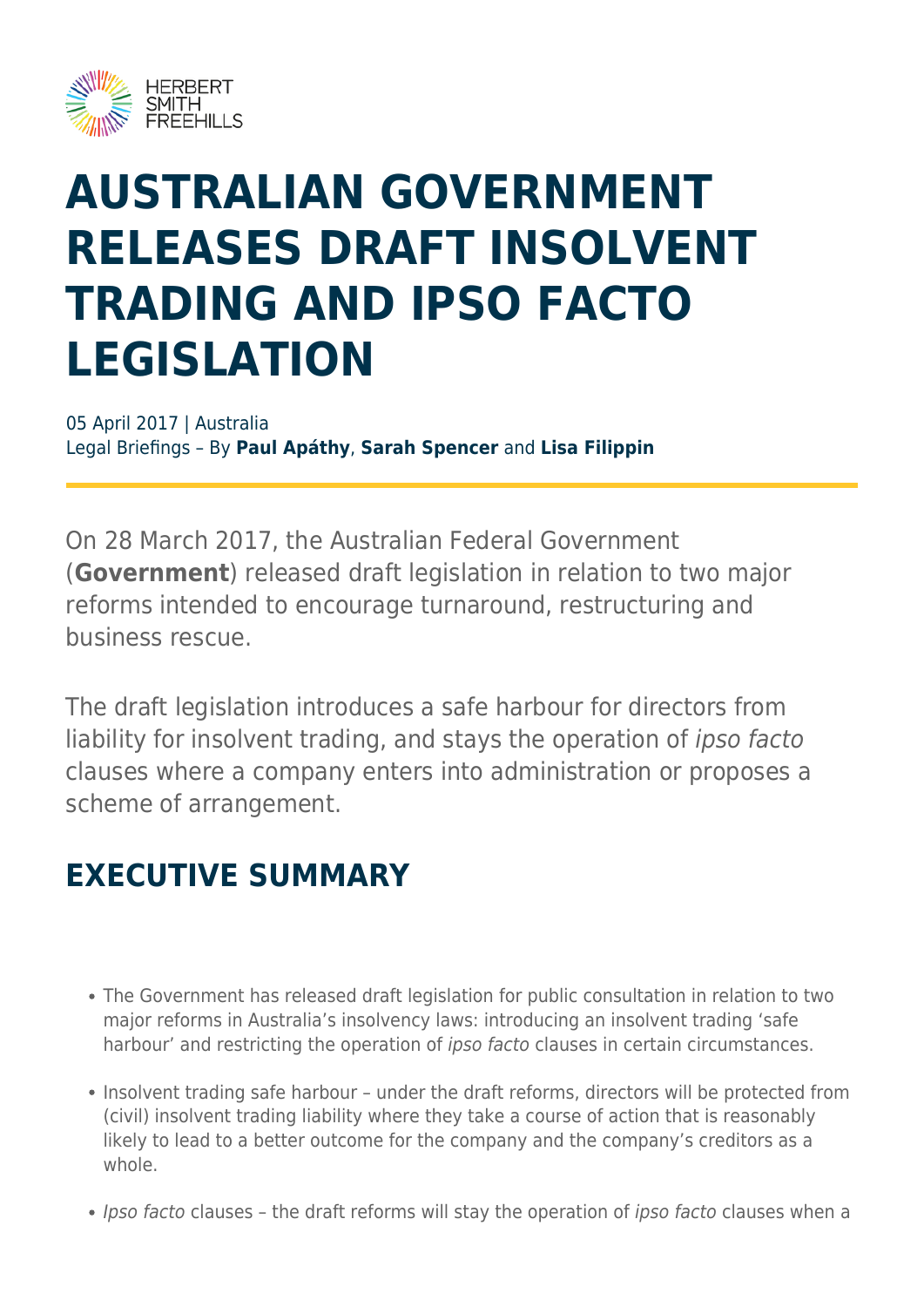company enters into administration or proposes a scheme of arrangement. There are a number of types of transaction that are exempt from this restriction.

- Whilst the draft legislation has significantly improved on previous proposals, there remain some issues with the legislation that require further consideration and refinement.
- The closing date for submissions on the draft legislation is Monday 24 April 2017.
- In this article we summarise the key aspects of the draft legislation, and outline a number of the remaining issues to be resolved.

### **BACKGROUND**

There has been general sentiment that Australia's insolvency laws require reform to encourage restructuring and turnaround, which typically results in better outcomes for stakeholders than formal insolvency.

Under Australia's strict insolvent trading laws, directors risk personal liability for debts incurred when a company is unable to pay its debts. This has acted as a disincentive for directors to seek to restructure outside formal insolvency.

Furthermore, there is currently no restriction in Australia on the operation of ipso facto clauses upon the occurrence of an insolvency-related event. Such clauses are common in commercial contracts and allow counterparties to terminate their dealings with the company upon the occurrence of such events, which can have a devastating impact on the business.

On 29 April 2016 the Government released its Improving Bankruptcy and Insolvency Laws Proposal Paper, (**Proposal Paper**) and launched a public consultation process with respect to the proposals therein. The Proposal Paper contained proposals for law changes to introduce a 'safe harbour' for insolvent trading, to restrict the operation of ipso facto clauses and to reduce the default bankruptcy period for individuals from three years to one year.

We published several articles describing and considering the implications of these earlier [insolvent trading safe harbour](https://www.herbertsmithfreehills.com/latest-thinking/major-insolvency-law-reform-government-sets-sail-towards-an-insolvent-trading-safe) and *[ipso facto](https://www.herbertsmithfreehills.com/latest-thinking/major-insolvency-reform-getting-the-ipso-factos-straight)* proposals, and also (along with many other participants in Australia's restructuring and insolvency community) made [submissions](https://www.herbertsmithfreehills.com/latest-thinking/herbert-smith-freehills%E2%80%99-submission-on-major-insolvency-law-reforms) on those proposals.

Following on from last year's consultation, the Government has now released draft legislation to introduce the insolvent trading safe harbour and restrictions on ipso facto clauses (the status of the bankruptcy reform is unclear). The draft legislation is a significant improvement on the initial Government proposals in the Proposal Paper, and we are pleased to see that the reforms address many of the issues raised in our submissions.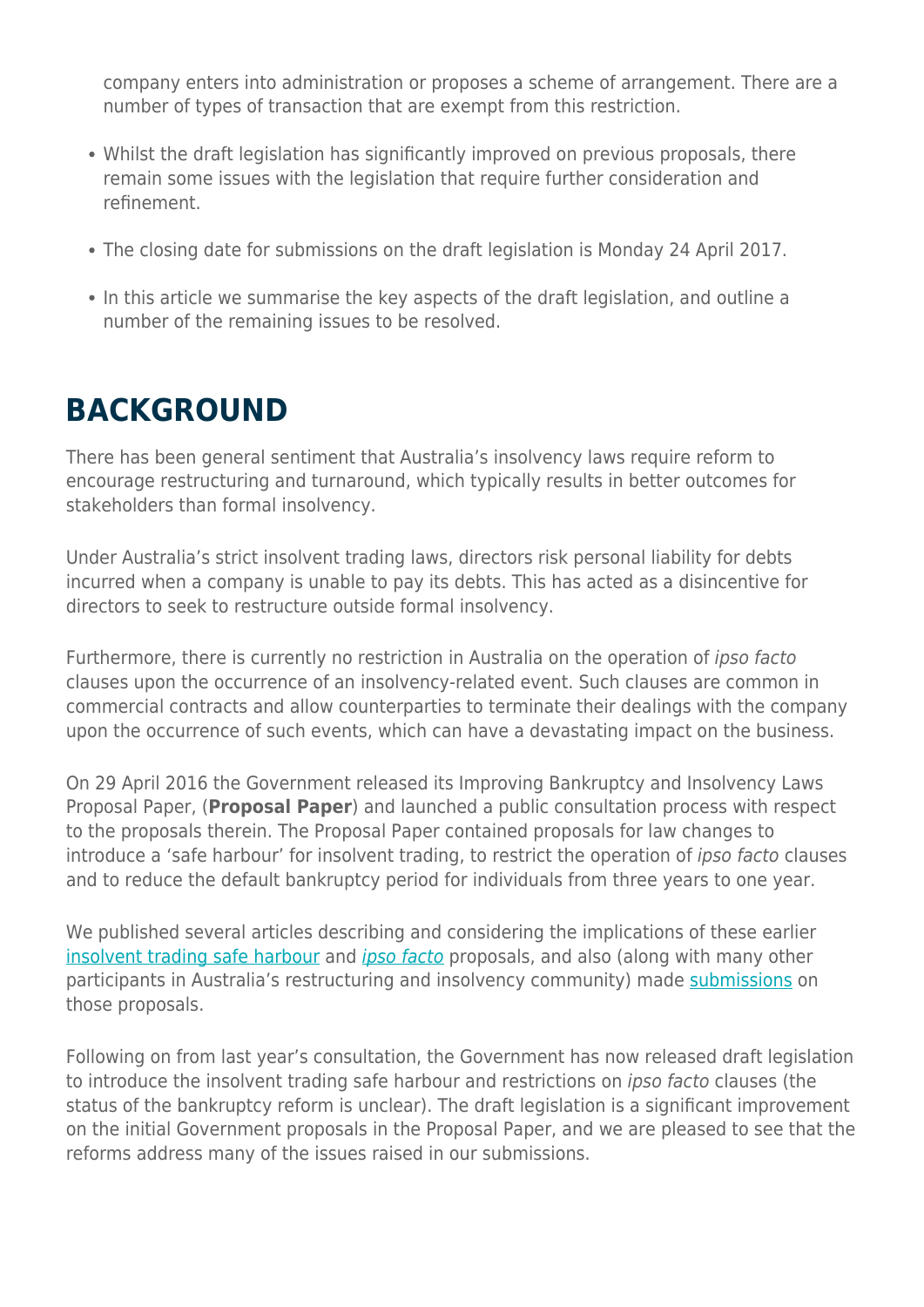In this article we summarise the key aspects of the draft legislation, and outline a number of the remaining issues to be resolved.

### **INSOLVENT TRADING SAFE HARBOUR**

The draft legislation introduces section 588GA into the Corporations Act 2001 (Cth) (**Corporations Act**). This section provides directors with a defence to a civil action for insolvent trading under section 588G(2).

For the safe harbour to apply, the debt that the liquidator alleges has been incurred whilst the company was insolvent must have been incurred in connection with a course of action that is reasonably likely to lead to a better outcome for the company and the company's creditors. The 'defence' will cease to be available to the director upon the earliest of the following:

- the director stops taking that course of action;
- when the course of action is no longer reasonably likely to lead to a better outcome; or
- when the company becomes a 'Chapter 5 body corporate'.

The draft legislation defines 'better outcome' as an outcome which is better for both the company and the company's creditors as a whole than the outcome of the company becoming a Chapter 5 body corporate.

A 'Chapter 5 body corporate' is defined in the Corporations Act as a company which is being wound up, to which a receiver has been appointed, that is under administration, that has executed a deed of company arrangement (that has not terminated) or entered into a compromise or arrangement the administration of which has not been concluded.

The section sets out a non-exhaustive list of factors that may be taken into account in determining whether a course of action is reasonably likely to lead to a better outcome. These include whether the directors:

- take appropriate steps to prevent any misconduct by officers or employees of the company that could adversely affect the ability of the company to pay all its debts;
- ensure the company is keeping appropriate financial records consistent with the size and nature of the company;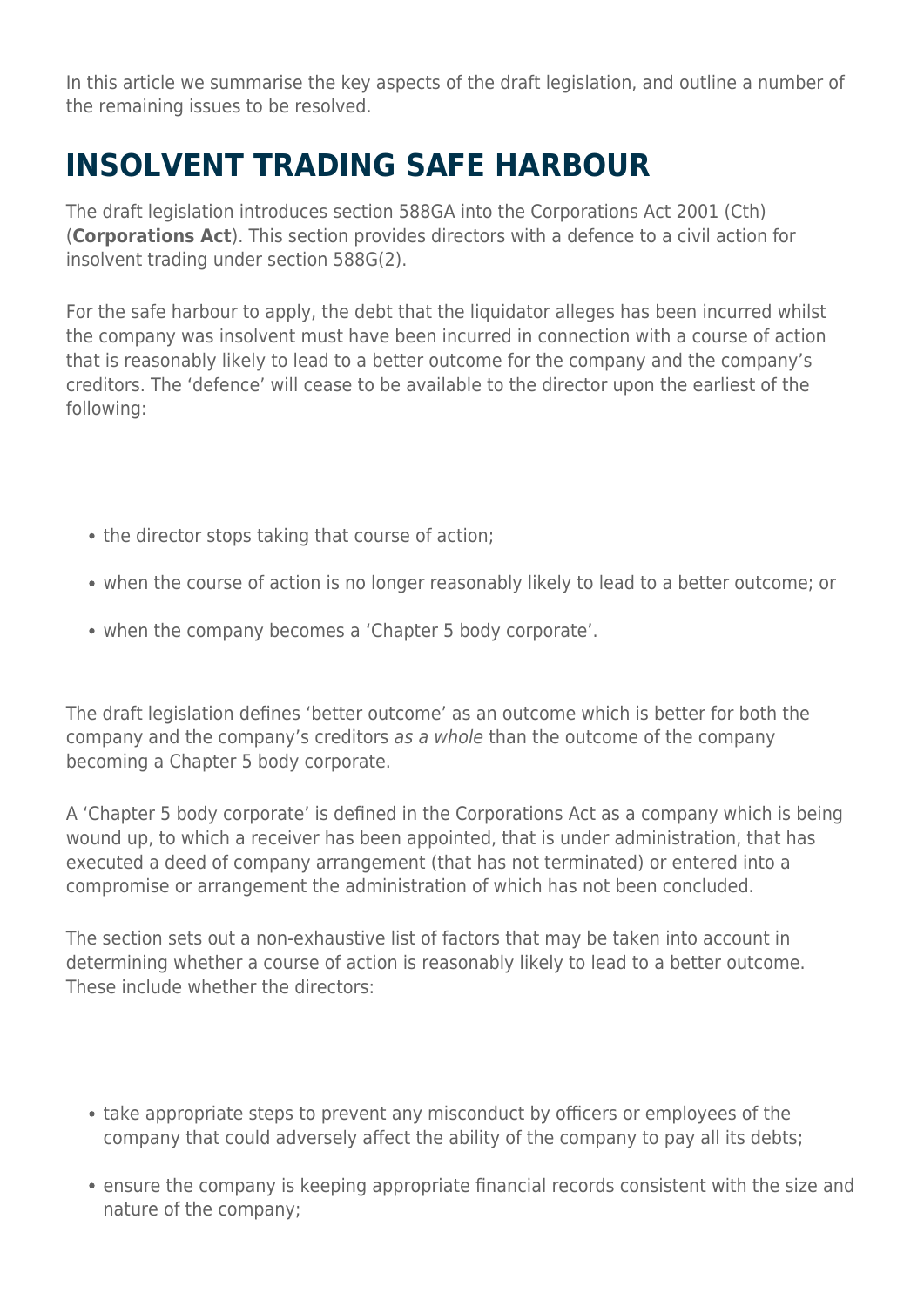- obtain appropriate advice from an appropriately qualified entity who was given sufficient information to give such advice;
- properly inform themselves as to the financial position of the company; and
- are developing or implementing a plan for the restructuring of the company to improve its financial position.

The Explanatory Memorandum makes clear that it is not necessary for all of these factors to apply for directors to be able to rely on the safe harbour 'defence', and it is possible for that defence to apply even where none of those factors are present. Equally, the Explanatory Memorandum states that all of those factors may be present, but a court may still find that the course of action was not reasonable.

There are a number of restrictions on the availability of the safe harbour:

- it will not apply to a company that fails to meet its employee entitlement and tax reporting obligations; and
- company books or information will not be admissible as evidence in support of a director taking a reasonable course of action where that director failed to provide such books or information to a liquidator or administrator when requested. The Explanatory Memorandum explains that this will prevent directors from impeding any investigation into the company by a liquidator or administrator.

The legislation refers to the safe harbour provision contained in s 588GA(1) as a 'defence' and one in which an evidential burden is placed on the director seeking to rely on it. However, the evidential burden only requires that the director present evidence which shows a 'reasonable possibility' that a reasonable course of action was taken. The draft Explanatory Memorandum explains once such evidence is provided, the liquidator then bears the onus of establishing that the course of action taken by the director was in fact not reasonable.

#### **PRELIMINARY COMMENTS**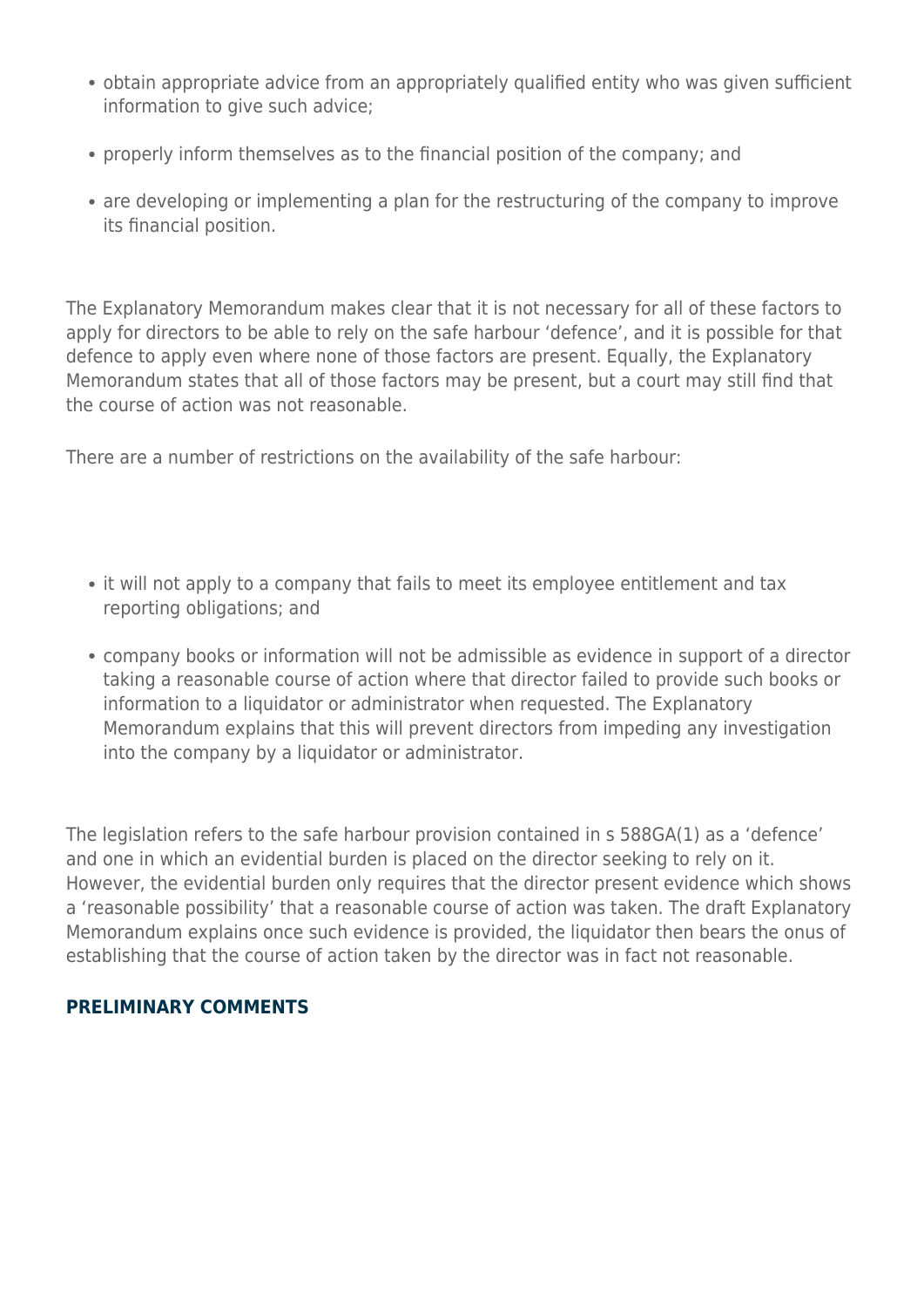The new section 588GA differs significantly from both the Model A and Model B safe harbour options contained in last year's Proposal Paper. The requirement to appoint an 'appropriately experienced, qualified and informed restructuring adviser' (or 'harbour master'), which was the hallmark of Model A and which we submitted ought not to be a necessary requirement, has been dropped. However, the provision also does not include any of the key requirements of Model B either (that the directors attempt to return the company to solvency within a reasonable period of time, that the person considers incurring the debt in the best interests of the company and its creditors as a whole and that incurring the debt does not materially increase the risk of serious loss to creditors).

The draft provision gives rise to a number of issues for consideration:

- **A better outcome for 'the company' and the company's creditors** The key test for the applicability of the safe harbour defence is that the course of action must lead to a better outcome for the company and the company's creditors (as a whole). What does the reference to 'the company' mean in this scenario and, given that the safe harbour only has operation where a company is unable to pay its debts, does it mean something different from the company's creditors (e.g. does it require, for example, the survival of the corporate entity)? We think it would be clearer to simply refer to the 'company's creditors as a whole'.
- **Better than what?** The better outcome test requires that the course of action adopted be reasonably likely to lead to an outcome better than the outcome of the company becoming a Chapter 5 body corporate. This term is broadly defined (see above), and includes steps that may actually be required as part of implementing the restructuring (e.g. a scheme of arrangement or deed of company arrangement (**DOCA**)). The test therefore sets the bar too high (it appears to require pursuit of a restructuring without using any of the Chapter 5 tools) and is difficult to evaluate (does a director need to consider all of the possible outcomes under any of the Chapter 5 processes?). We think it would be simpler and clearer to simply require that the course of action is reasonably likely to lead to a better outcome than the *immediate* (or prompt) appointment of an administrator or liquidator.
- **When does the safe harbour end?** The draft legislation provides that the safe harbour comes to an end when the company becomes a Chapter 5 body corporate. This term includes, among other things, where a company has entered into a compromise or arrangement (the administration of which has not been concluded). It also includes appointment of a receiver (but not necessarily a receiver over the entire company). These are situations where a restructuring may still be pursued, but without the benefit of the safe harbour defence, directors could be at risk of insolvent trading liability. We therefore do not think these are appropriate triggers for the safe harbour to terminate.
- **Incurring new debts** The new section 588GA does not provide explicit guidance on the extent to which directors are required to turn their minds to the appropriateness of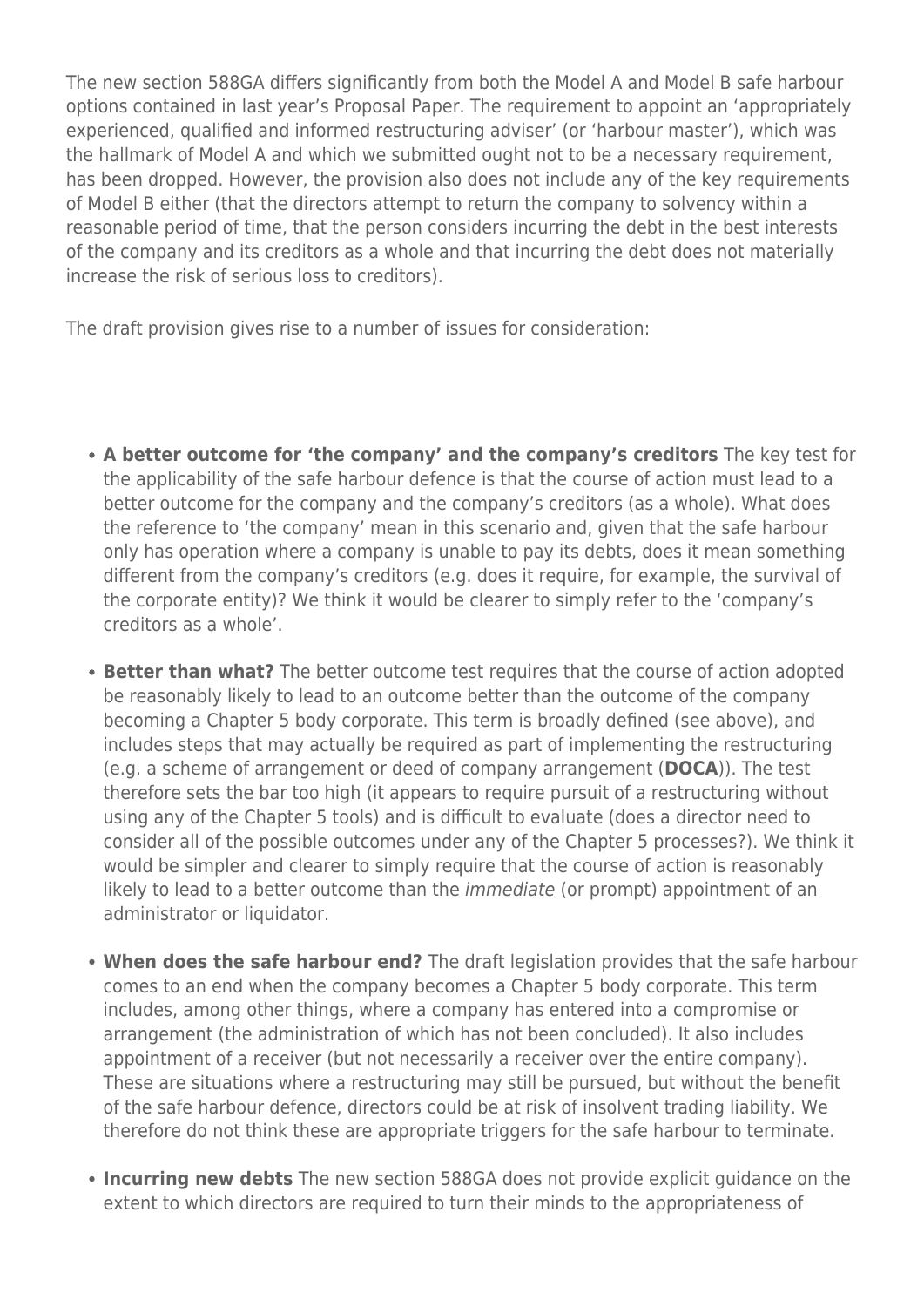incurring new debts. In this regard we note that the Explanatory Memorandum states 'Where a director takes on debt from new creditors and they do not believe they can repay the debt in accordance with its terms this would be ostensibly a breach of the general director's duties as well as being dishonest. As such, a director would not be protected in relation to incurring debts of this nature.' The Explanatory Memorandum also indicates that the phrase 'the company's creditors as a whole' is intended to cover both existing creditors and new creditors (as a result of incurring new debt). However, there is a natural tension between the two groups – existing creditors might be better served by trading on, but generally new creditors will not (unless they are paid in full).

### *IPSO FACTO* **CLAUSES**

The draft legislation introduces two new provisions (sections 415D and 451E) that relate to ipso facto clauses triggered by schemes of arrangement and administration, respectively. This is a narrower approach than the previous Government proposal, which also applied to receiverships.

#### **SCHEMES OF ARRANGEMENT**

Under the new section 415D, any contractual right which is triggered merely because the company enters into a scheme of arrangement is unenforceable whilst the company is the subject of the scheme proposal, provided that the scheme application states that it is made for the purpose of avoiding being wound up in insolvency.

The stay on enforcing the *ipso facto* right starts when the company makes an application to hold a meeting of creditors and ends:

- if the application for the scheme is withdrawn or dismissed; or
- at the end of the scheme (unless the scheme ends because of an order or resolution that the company be wound up, in which case, when the company is wound up).

#### **ADMINISTRATION**

Under the new section 451E, any contractual right which is triggered merely because the company is under administration is unenforceable whilst the company is in administration (subject to any court extension to the stay).

The stay on enforcing the *ipso facto* right starts when the company enters into administration and ends when: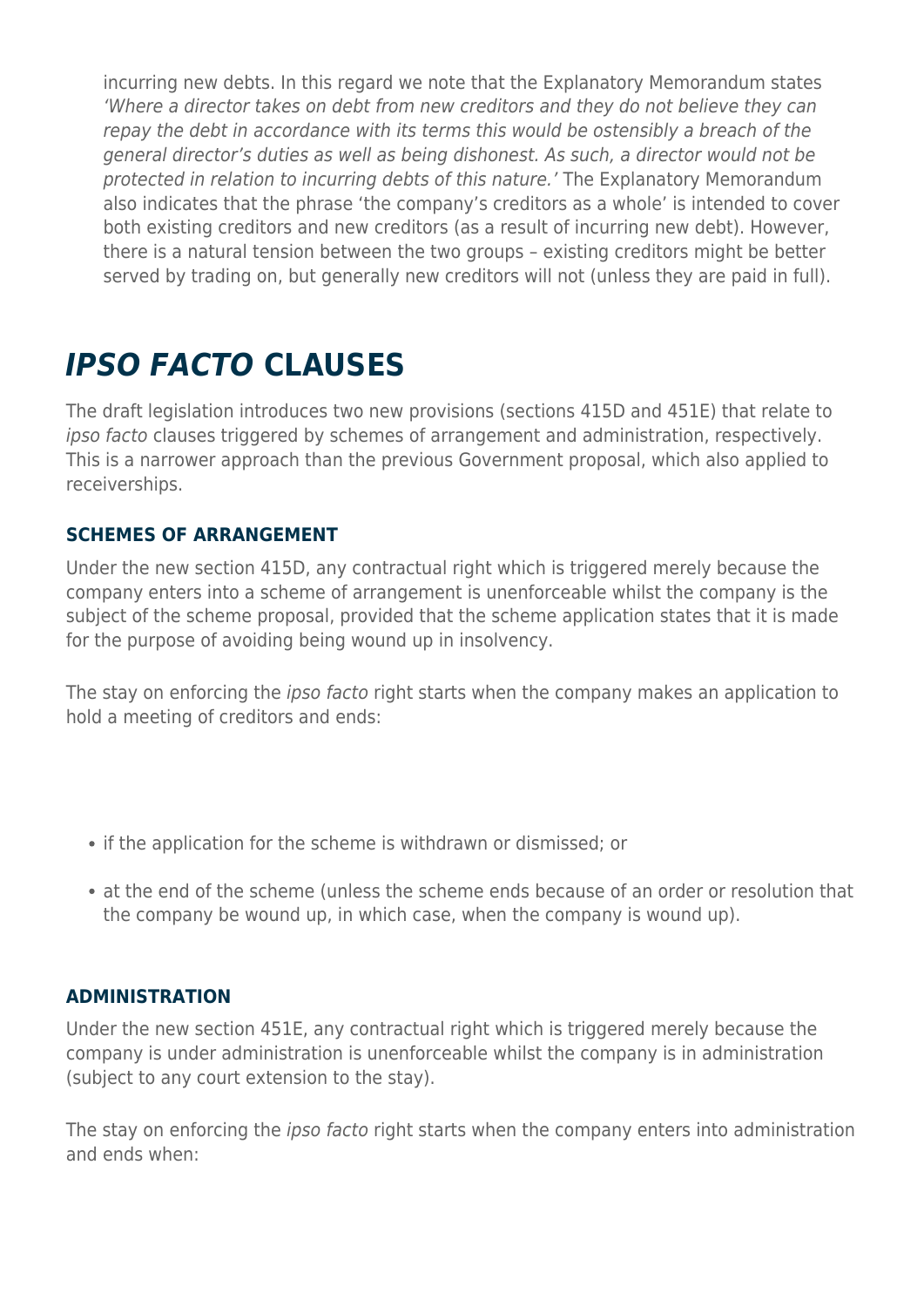- the administration ends (unless it ends because of a resolution or order that the company be wound up, in which case it ends when the company is wound up); or
- if an application for an extension order is made within 7 days after the administration ends, the application for that order is withdrawn or the extension order ceases to be in force.

#### **EXCLUSIONS**

For both restrictions, there are a number of types of contracts and agreements which are excluded from the stay on enforcement of the ipso facto clauses. The categories of exclusions are:

- types of contracts prescribed by the regulations;
- contracts subject to a ministerial determination;
- contracts entered into after a scheme commences or the company enters into administration; and
- contracts which manage financial risk associated with a financial product (but only in respect of rights which are commercially necessary for that contract).

The draft Explanatory Document provides a list of the types of contracts which the Government propose to include in the regulations that will be excluded from the stay of enforcement of ipso facto clauses. The contracts have been prescribed in the regulations to allow the Government to update and expand the list as necessary to take into account the development of financial products. Presently, the excluded contracts to be prescribed by the regulations include:

- agreements under the Payment Systems and Netting Act 1998, including contracts dealt with under the Banking Act 1959 and Insurance Act 1973;
- rights of set off;
- flexible priority arrangements;
- flawed asset arrangements;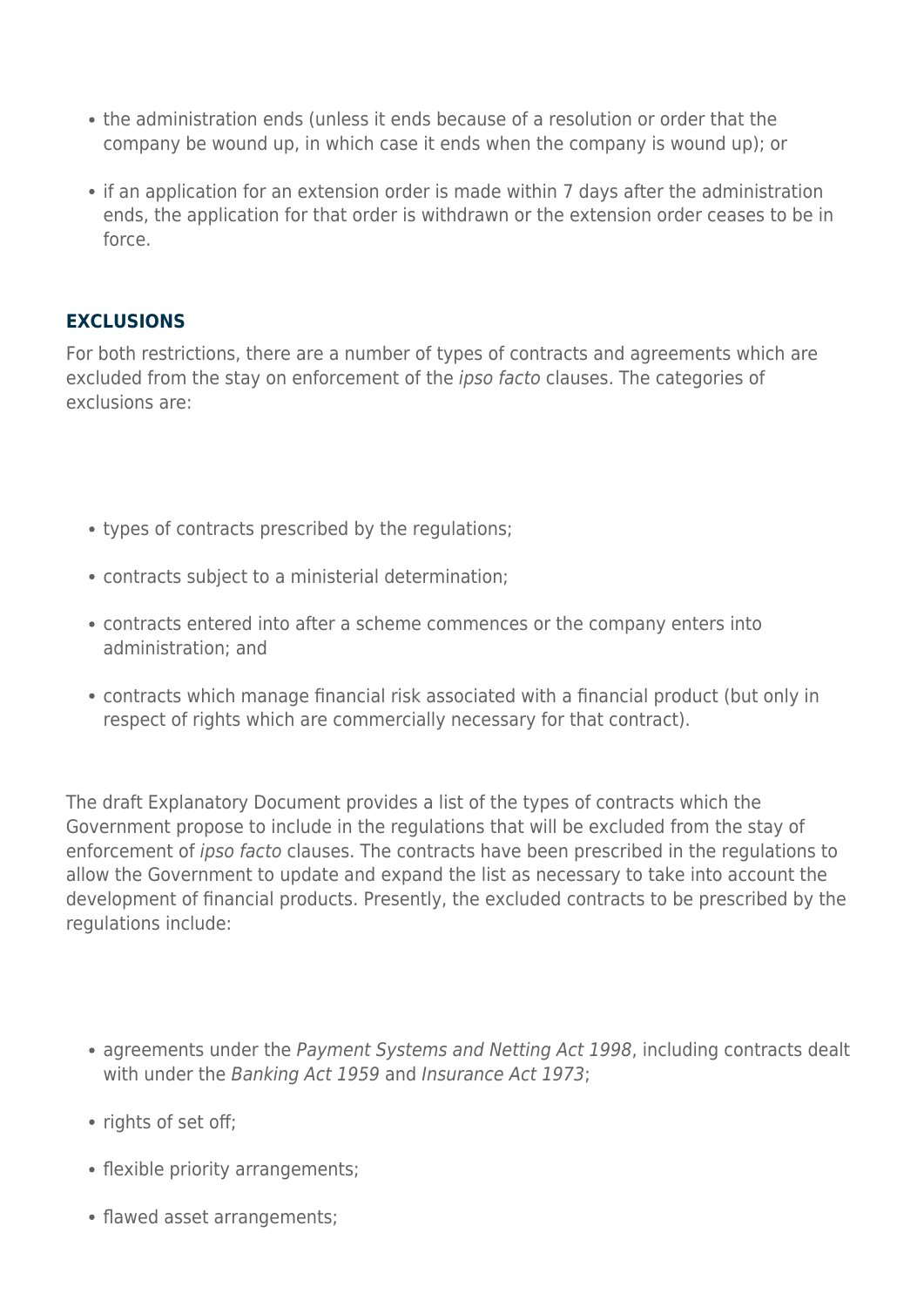- replacement of trustees:
- securities underwriting agreements;
- arrangements entered into under an ISDA master agreement;
- repurchase agreements, forward contracts, commodity contracts, swaps, rated securitisations and structured financings that include 'flip clauses';
- master netting agreements;
- lease contracts for aircraft objects in aviation transactions;
- securitisation arrangements which involve special purpose vehicles;
- securities settlement facilities;
- covered bond transactions;
- debt factoring agreements;
- real time gross settlement arrangements; and
- contracts for personal services.

#### **STAY ON RIGHT TO ADDITIONAL CREDIT**

The draft legislation also provides that where an entity is prevented from enforcing a contractual right due to the operation of these ipso facto provisions, any contractual right that the company has against that entity for the provision of additional credit is also unenforceable. The term 'provision of additional credit' is not defined.

#### **COURT ORDERS**

Importantly, the legislation provides that the Court may lift the stay on application by the affected party if it is satisfied that it is in the interests of justice to do so.

The Court also has the power to order that certain rights may only be enforced with the leave of the Court and in accordance with such terms as the Court imposes. This has the potential to allow the Court to prohibit counterparties exercising contractual rights on other grounds (e.g. termination for convenience clauses, or other insolvency related triggers).

#### **PRELIMINARY COMMENTS**

Again, these new ipso facto provisions differ markedly from those contained in the Proposal Paper. In particular, the scope of the provisions has been narrowed to focus on administration and schemes of arrangement, and there is no longer an 'anti-avoidance' concept.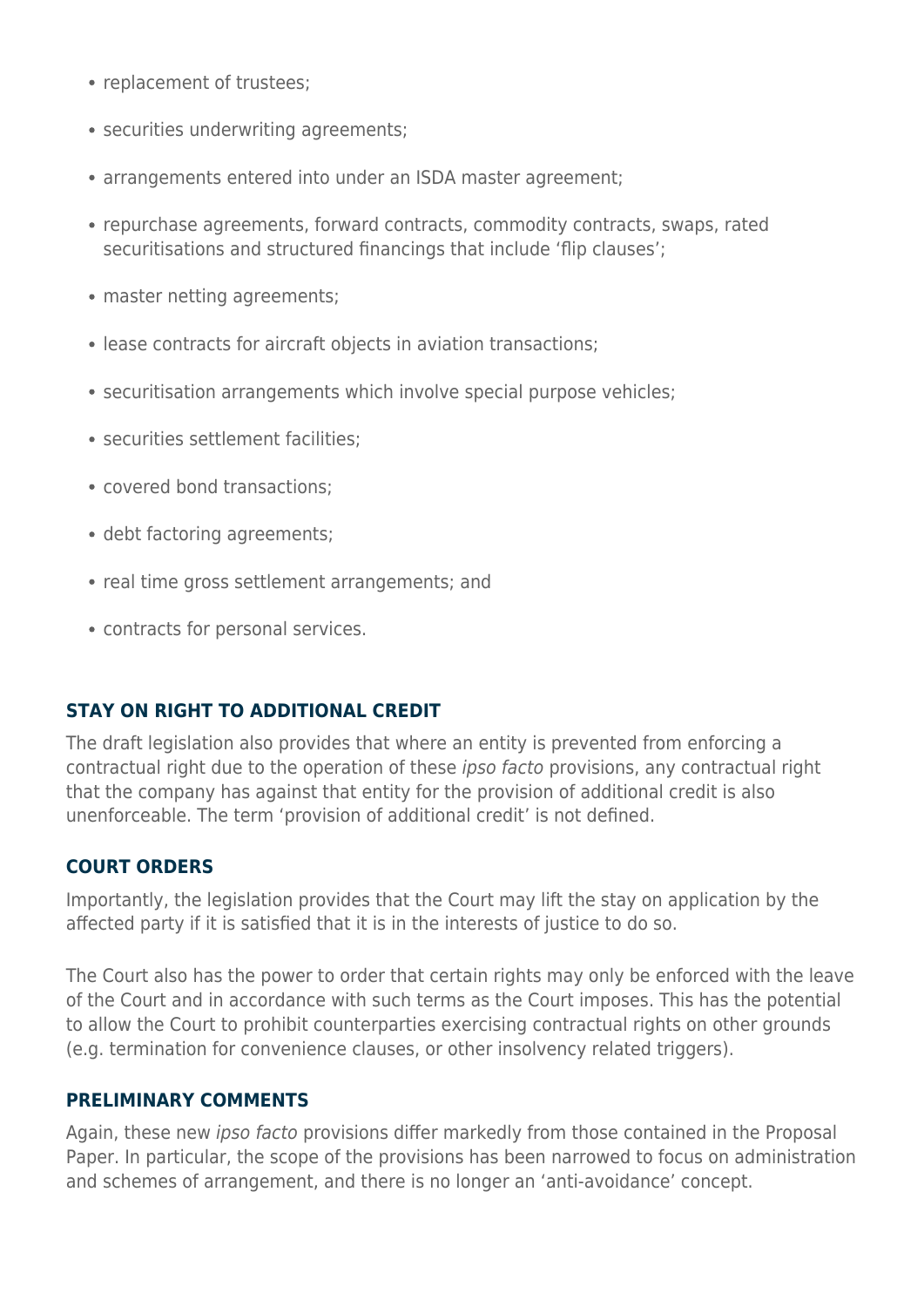However, we think that the following issues merit further consideration:

- **Factual insolvency** As we noted in our [article](https://www.herbertsmithfreehills.com/latest-thinking/major-insolvency-reform-getting-the-ipso-factos-straight) and [submissions](https://www.herbertsmithfreehills.com/latest-thinking/herbert-smith-freehills%E2%80%99-submission-on-major-insolvency-law-reforms) last year, an ipso facto rule that only relates to the company's formal entry into administration may not be effective in isolation, given that many contracts also contain termination rights for factual insolvency (i.e. inability to pay debts). For the ipso facto restriction to be effective in practice where a company has entered administration, the proposed section 451E would also need to prevent counterparties exercising rights due to the insolvency or financial condition of the company at any time before or during the company's administration. Consideration could also be given (although probably less critical) to whether a similar approach is warranted in respect of schemes of arrangement.
- **Receiverships** The draft legislation does not contain ipso facto restrictions in respect of receivership. As discussed in our [article](https://www.herbertsmithfreehills.com/latest-thinking/major-insolvency-reform-getting-the-ipso-factos-straight) last year, it could be argued that there is potential policy justification for excluding receivership from the *ipso facto* regime given that technically it is a security enforcement mechanic rather than a corporate rescue regime for the benefit of all creditors. However, in practice, receivership is a common regime in Australia pursuant to which practitioners often try to sell the business on a going concern basis. It is common for companies in receivership to be subject to a parallel administration, either because the directors appoint an administrator following the receiver's appointment, or because a secured creditor holding all assets security chooses to appoint a receiver 'over the top' of an administrator following the administrator's appointment. We assume it is still intended that a secured creditor with security over all or substantially all of the assets of the company will be entitled to appoint a receiver in response to a voluntary administrator appointment (notwithstanding the administration moratorium). If it is still intended that secured creditors are to have this right, then there will need to be a specific carve out from the ipso facto restrictions allowing such secured creditors to enforce security in response to a voluntary administration appointment. Typically in a scenario where a receiver is appointed in response to a voluntary administrator, the receiver will take primary control of the company for the benefit of the secured creditor and the administrator will take a 'back seat'. In this case the receiver effectively obtains the benefit of the voluntary administration moratorium and it may therefore also be consistent in these cases for the same *ipso facto* restrictions to apply as would be the case for any company in administration in order to best facilitate value preservation (coupled with appropriate protections for counterparties that continue dealing with the company in receivership). Consistent with the position outlined above, consideration should also be given to whether secured creditors should have a similar right in respect of schemes.
- **DOCAs** The draft legislation does not contain explicit *ipso facto* restrictions in respect of DOCAs. A DOCA is essentially a restructuring plan between a company in administration and its creditors. It is the means by which a company can successfully restructure and exit administration. Consideration should be given to whether it would be consistent with the approach otherwise taken in the draft legislation (and as contemplated by the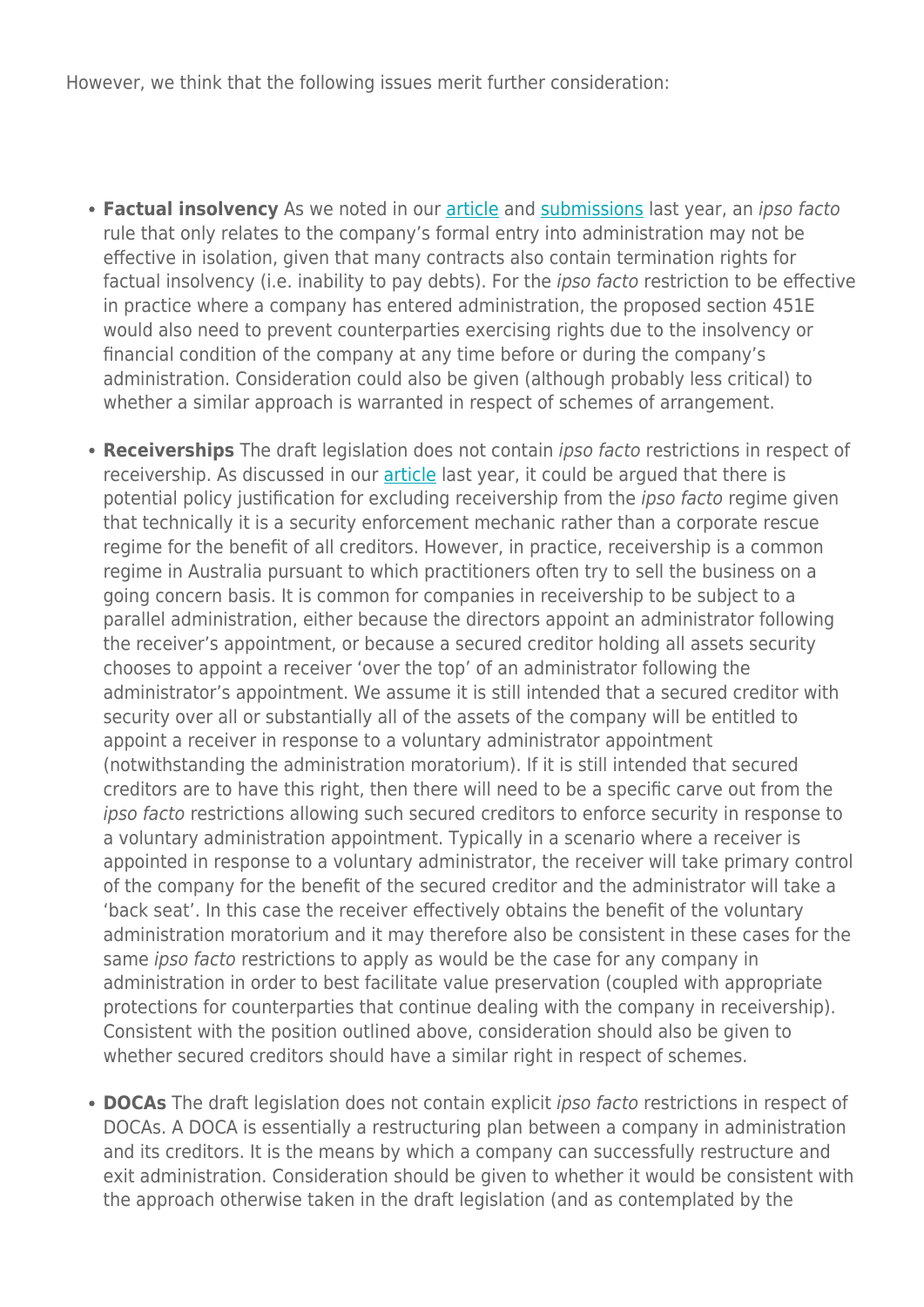Proposal Paper last year) for an ipso facto restriction to also apply if a company enters into a DOCA.

- **Liquidation** The draft legislation does not directly contain ipso facto restrictions in respect of liquidation. However, there are provisions suggesting that where liquidation follows a scheme or administration the period of protection can extend until the company is wound up. It is not entirely clear what this extension is seeking to achieve. However, in any event, we think it is justifiable for the *ipso facto* restrictions not to apply in a liquidation, as a liquidation is not a business rescue procedure (and generally creditors and counterparties are not restricted from exercising self-help remedies in a liquidation).
- **Temporary stay?** In the case of both schemes and administration, the ipso facto protection only lasts until the scheme is approved or the administration completes. This could result in the somewhat perverse outcome that as soon as a company has been successfully restructured counterparties could exercise their contractual rights to terminate (if their contractual rights did not require a subsisting insolvency event for their exercise). Consideration should be given to whether the stay on enforcement in respect of administration and schemes of arrangement should be permanent.
- **Schemes avoiding winding up** The draft provisions require that for a scheme to have the benefit of ipso facto protection, the scheme application must state that it is being made for the purpose of avoiding being wound up in insolvency. It is unclear why this has been required.
- **Acceleration and set-off rights** The draft Explanatory Document indicates that set-off rights, and a number of other similar arrangements are excluded from operation of the ipso facto restrictions. However, acceleration rights under loans and financial instruments (depending on their nature) are not necessarily excluded. This may limit the ability of counterparties to exercise set-off rights in question, if not all of the debt sought to be set off is actually due. This can be a particular issue for banks in an administration where it has been held that amounts accruing under the administrator's lien take priority to such set-off rights.
- **Contractual rights vs contractual effects** The draft provisions now focus on contractual rights that trigger upon insolvency events (as opposed to the Proposal Paper that referred to termination or amendment). It is therefore unclear whether things that simply occur automatically under the terms of the contract upon the insolvency event are restricted or not. If not, counterparties could potentially draft around these provisions, for example, by stating that a contract automatically terminates upon either party entering administration.
- **Provision of additional credit** Under the draft legislation counterparties are not obliged to provide additional credit when restricted from excising their *ipso facto* rights. While we think it is important to include appropriate safeguards in this regard, any such exceptions need to be carefully considered and clearly delineated. Does the 'provision of additional credit' just refer to the advancing of actual funds to the company, or does it also include the continuation of any contractual arrangement where the company pays in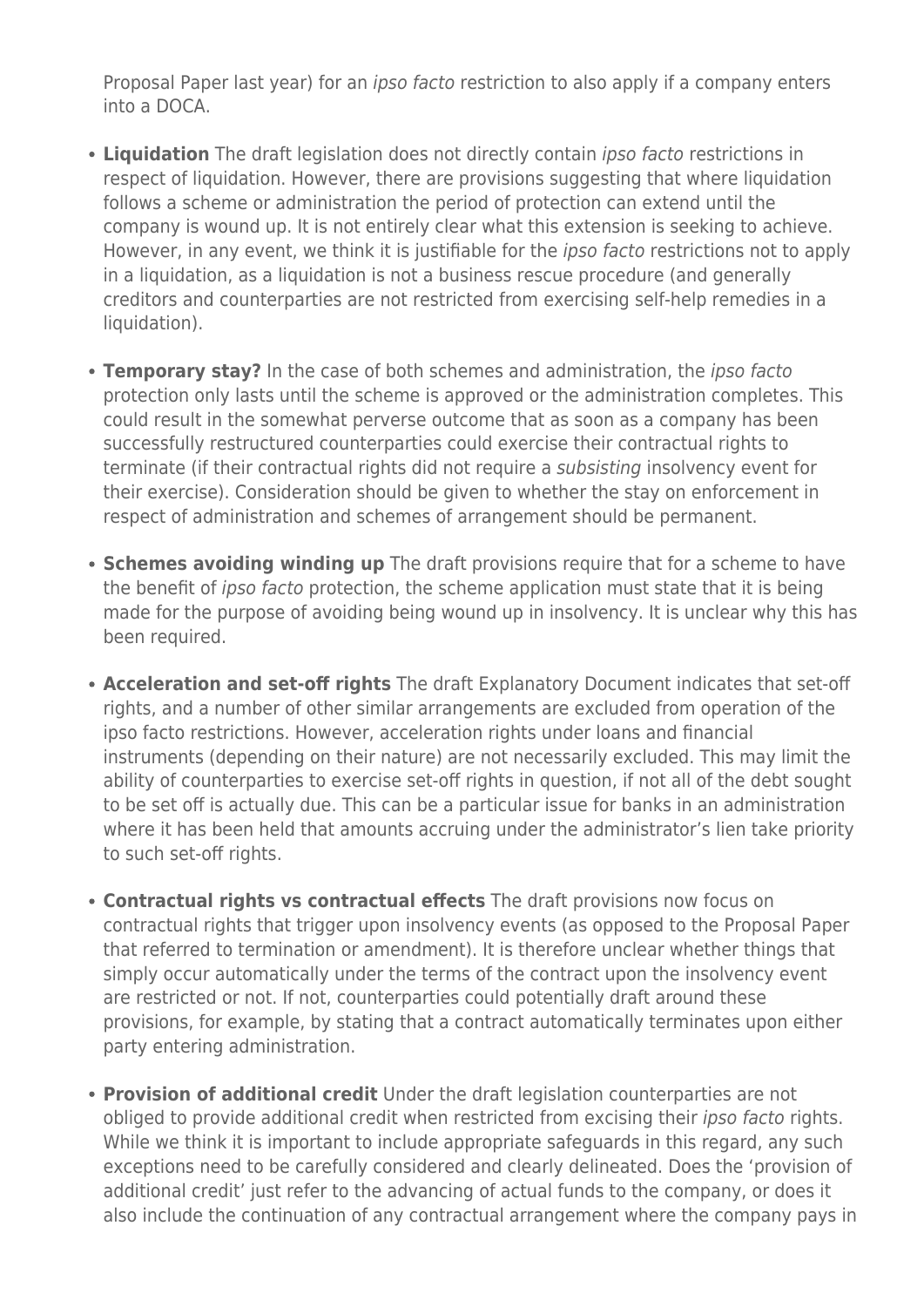arrears? If the latter, then the ipso facto protection may be less substantial than first appears. Consideration should be given to whether a priority payment regime could help to address this issue. How would fluctuating balances be treated – for example would this permit a lender to refuse a 'rollover' of an existing loan (where it technically involved a repayment and readvance) or refuse to operate an overdraft within the balance on the date of the relevant insolvency event? Would a company be permitted to continue operating within existing credit limits with trade creditors?

### **CONCLUSION**

The Government has made significant progress in refining the insolvent trading safe harbour and ipso facto provisions since launching the Proposal Paper last year. Generally we welcome the move to encourage business rescue and turnaround, and are glad to see that a significant number of our submissions have been incorporated into the draft legislation.

However, there remains further work to be done to ensure that these provisions work as intended, and that relevant stakeholders are adequately protected. Accordingly, we intend to make submissions to the Government reflecting, among other things, the points set out in this article. Submissions are due by 24 April 2017. We encourage other stakeholders to participate in this process by making a submission.

### **MORE INFORMATION**

For more information about this decision or its possible implications to your business contact [Paul Apáthy](mailto:Paul.Apathy@hsf.com ?subject=Step%20forward%20in%20Australia%E2%80%99s%20insolvency%20laws%20and%20ipso%20facto%20legislation), [Peter Smith](mailto:Peter.A.Smith@hsf.com ?subject=Step%20forward%20in%20Australia%E2%80%99s%20insolvency%20laws%20and%20ipso%20facto%20legislation), [Mark Clifton](mailto:Mark.Clifton@hsf.com?subject=Step%20forward%20in%20Australia%E2%80%99s%20insolvency%20laws%20and%20ipso%20facto%20legislation), [Sarah Spencer](mailto:Sarah.Spencer@hsf.com?subject=Step%20forward%20in%20Australia%E2%80%99s%20insolvency%20laws%20and%20ipso%20facto%20legislation) or [Lisa Filippin.](mailto:Lisa.Filippin@hsf.com?subject=Step%20forward%20in%20Australia%E2%80%99s%20insolvency%20laws%20and%20ipso%20facto%20legislation)